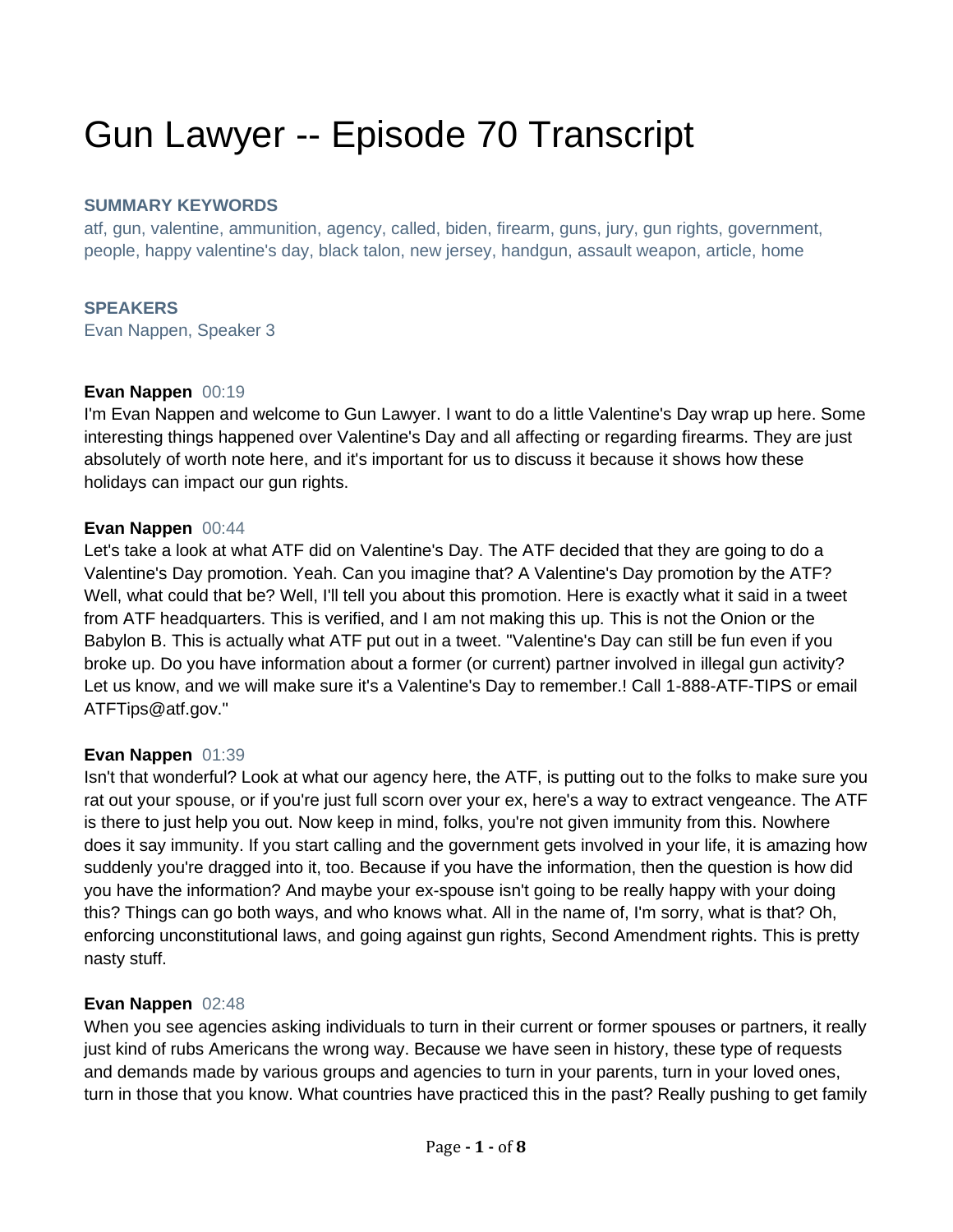and relatives and children to turn in their parents, their loved ones, and their relatives. I seem to remember, this was a mainstay of certain countries and governments during World War II, and other countries that promote communism and current countries that are extreme dictatorships. Everybody is distrustful of everybody, and it's the government pushing this same agenda as the ATF. Although isn't it nice how they couch it in Valentine's Day revenge? Isn't that professional and wonderful? I mean, look at what a great job. Maybe Valentine's Day should be turn in your loved ones day, period. Maybe it should be promoted that way. Why should it stop with the ATF? FBI. Everybody.

## **Evan Nappen** 04:32

Of course, it wouldn't matter for immigration. They just ignore that. Don't worry about that. All the groups turn them in. Turn them in to every local police department or state police. Valentine's Day should be a national turn in your loved ones day! I mean, come on. Any illegal activity, report it. Great idea isn't it. This is what the government, through this agency, is doing. That's their push for Valentine's Day. This is outrageous, and it makes you wonder just how far and extreme this administration is willing to go. We have things coming around the corner here, folks. They're going to promulgate some pretty bad regulations, and it's going to turn millions of people into criminals, if they don't abide and conform to these regulations. Not even laws passed by the legislature, not even through a Democrat process, but promulgated by agencies with a political agenda from the top. They want to encourage you to rat them out, man, rat them out. There is a lot of risk in this. A lot of risk for everybody. Keep in mind, some people don't appreciate rats, right? They don't appreciate when that happens to them. Then there are other ramifications. The government, are you going to trust them? The government that asked you to do this, are you going to trust that you are not going to be pulled into this thing and sucked into this, too.? You really got to be naive to believe that, and I've seen it.

# **Evan Nappen** 06:16

I have seen it in cases where spouses, who didn't need encouragement from the ATF, thought it would be great to do this. And next thing you know, they are pulled into it. I cannot tell you how many cases where there has been an allegation of domestic violence, which I am not in favor of domestic violence. No one should be abusing anybody. I get it. But when the government comes in on that claim, even though it was maybe a little exaggerated, or hyped up, or to get the other spouse's attention, and just wanted to scare him. These are all the things I have heard in actual practice. Next thing you know that person is arrested, guns are seized, all these allegations come down. Do you realize half the time the person, who is calling my office to save them, is the person who called the police in the first place? They cannot believe what it is doing to their family. They can't believe what's going on, and they are in shock. When they thought, ah, the government is their friend; they'll help, they're here to help. Yeah, right. They learn some hard lessons, quick.

# **Evan Nappen** 07:26

But of course, this is a lot bigger, and the response it has got has been nothing short of hilarious, really. I am going to quote some responses here that are just hilarious. The former Vice President, sorry, the former Libertarian Party VP candidate whose name is Spike Cohen tweeted in response to this. "Hi, yes, I'd like to report someone who set an entire compound full of children and their parents on fire, and shot anyone who escaped. Then they went and trafficked guns to Mexican cartels, who used those guns to kill innocent Americans and Mexicans. They should be disbanded." Hmm, interesting, and he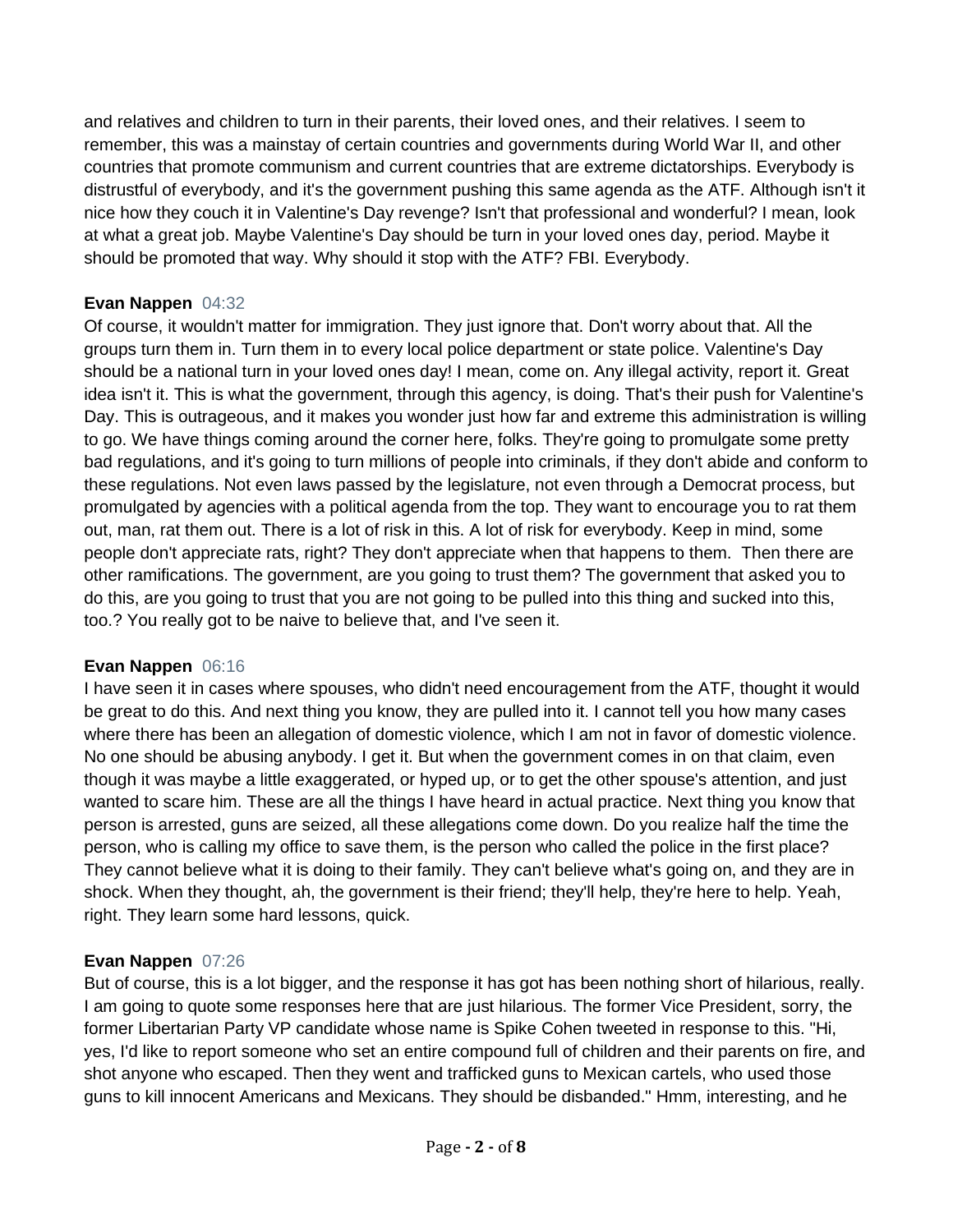wasn't the only one. Because this is just causing, and rightfully so, a lot of folks to scratch their head and say in disbelief that an agency would do this.

## **Evan Nappen** 08:31

Here is one from the Blaze contributor Jessica O'Donnell. She tweeted "looks like the ATF is going full ATF today" Full ATF - I guess that's right from Tropic Thunder with a little variation, but it fits. It surely fits. Then there's another one here, and this one is great. This is political activist Beth Baumman, and she says, "Oh, look. The ATF is giving us a PERFECT example of what's wrong with red flag laws. Nothing says Happy Valentine's Day like having an ex SWATed just because you can't stand them." Part of the problem with a red flag is a swatting where individuals that are completely innocent, have caused no problem, nothing, and they get the agency to come down on them. It has been dangerous to people. People have been shot and killed when there was absolutely no basis for what they were told.

## **Evan Nappen** 09:44

The ramifications can be life and death. And that's something else that gets sent out by these agencies and by these red flag laws. It has caused tremendous harm and death to individuals. The wellintentioned, however well-intentioned, and really, it's just another mechanism to seize guns. Even if you want to give it the benefit of the doubt and say somehow it was well intentioned, well, it's not panning out. It is not panning out at all. It's the opposite. It is harming people, invading their privacy, taking their property, and putting a lot of people at risk, both law enforcement and individuals. I see that in my practice. I see it happening. So, this is amazing.

## **Evan Nappen** 10:33

We see this agency engaging in this behavior, and it seems that it's a pattern. Why am I not surprised that this would be something ATF would do? Here's a good one from Joel M. Petlin. He says, "If you don't really like the #Valentine's Day Hallmark card, candy, jewelry or floral bouquet from your boyfriend, why not punish him with the gift of a no-knock search warrant of his home, courtesy of the US government." Then he puts "Call 1-800-ARREST-MY-BOYFRIEND. ATF agents are standing by." The truth is that they really deserve this. How can they be that foolish, stupid, to even get this approved to be said? It is just outrageous, and it does not build confidence in our agencies. It shows just how low they'll go, how politicized and how disgusting they are.

# **Evan Nappen** 11:52

Do you think having Americans turn on one another is really great policy? Look, if you want to get the bad guys, get the bad guys. But to put this out there and to do this, in this way, is disgusting, and really cannot be condoned. But you know what, in today's day, it's fine. No one's going to do anything about it. It's going to be, you know, good they are just trying to stop illegal gun activity. And of course, as long as you're trying to do that, everything's good. It doesn't matter. Everything's good. As long as we have that moral stand we can take, sure, that is what operates on it.

#### **Evan Nappen** 12:38

I'll tell you what. There are a number of interesting things. Biden didn't let Valentine's Day go without comment, and he gave a Valentine to gun owners. This is an article by Dave Workman (Liberty Park Press). He put this out in his article, "Gun Control Plea" and we want to give him credit. He said, "Joe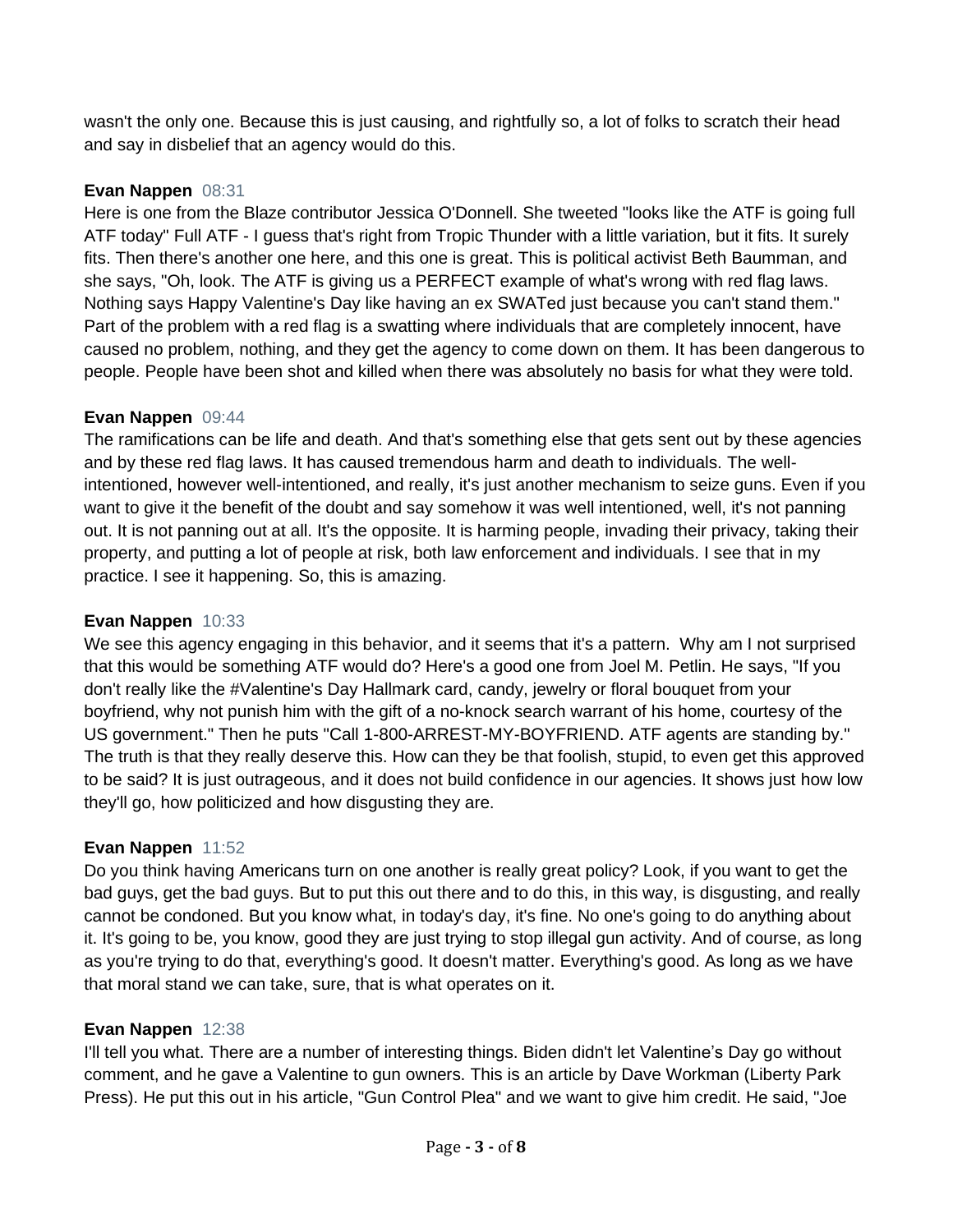Biden's 'Valentine' to American gun owners . . . " And what did Biden do? Well, he called for universal background checks, a ban on assault weapons and high-capacity magazines, and repeal of the Lawful Commerce in Arms Act. Now you see this is Biden doing this in response to the atrocities that have been committed with firearms, even though they're so few, but it doesn't matter. They don't want any tragedy to go without maximizing political benefit from it. Based on the incident at the Stoneman facility (Marjorie Stoneman Douglas High School in Parkland, Florida), this is what Biden has to say. So, look what he is asking for, universal background checks. Well, that's UBC and that translates to nothing less than universal gun registration, which we've talked about on the show that they are working toward.

## **Evan Nappen** 14:00

They are putting the registration machine in place now, as we are speaking, so they have fully computerized ability to do online registration for NFA. Then that's going to grow to the pistol brace ruling coming down and then be ready to do 10 million pistol brace registration. Get the system all customized and rocking and rolling. Then they'll be ready for national registration by computer. The system will be in place and that all ties into UBC. That is what Universal Background Check is about. End private sales so that everything can be tracked. Then the so-called assault weapon and high capacity. Well, you know, high capacity to you is standard capacity to me. That's just some arbitrary number to make people into felons, which we've seen happen in a number of states, including New Jersey. Of course, the assault weapon is simply modern sporting arms that they put this pejorative term on. They use it to create sweeping bans that violate our right to keep and bear arms.

## **Evan Nappen** 15:07

Then of course, get rid of the Protection of Lawful Commerce Act; that's what protects manufacturers and dealers from being litigated out of existence for acts by third parties. Someone commits a crime with a gun, and then sues the gun maker that had nothing to do with that crime. You may as well sue Ford or Chevy because the bank robbers used it as a getaway car. It's not anything at fault by the manufacturer or dealer, but using the tort system, the trial lawyers abuse through the civil system to break and destroy the industry, and therefore, go at our Second Amendment rights through the tort system. That's what that's about. These are all Valentine's Day efforts. How sweet, how nice by ATF and Biden.

# **Evan Nappen** 16:10

There's one thing I want to mention and that is actually a good thing in which I can truly say Happy Valentine's Day and that is Happy Valentine's Day to the 1911 handgun. That's right. John Browning's famous 1911 was patented, February 17, of 1910. I bet a lot of you out there have some variation of a 1911. And that's a gun I can send a Valentine to and say Happy Valentine's Day and happy birthday to that patent of February 17, 1910. It shows you what a timeless design it is, to still see modern manufacturers making, people owning and shooting the famous 1911 and all its variations.

#### **Speaker 3** 17:19

For over 30 years, Attorney Evan Nappen has seen what rotten laws do to good people. That's why he's dedicated his life to fighting for the rights of America's gun owners. A fearsome courtroom litigator fighting for rights, justice, and freedom. An unrelenting gun rights spokesman tearing away at anti-gun propaganda to expose the truth. Author of six best-selling books on gun rights, including Nappen on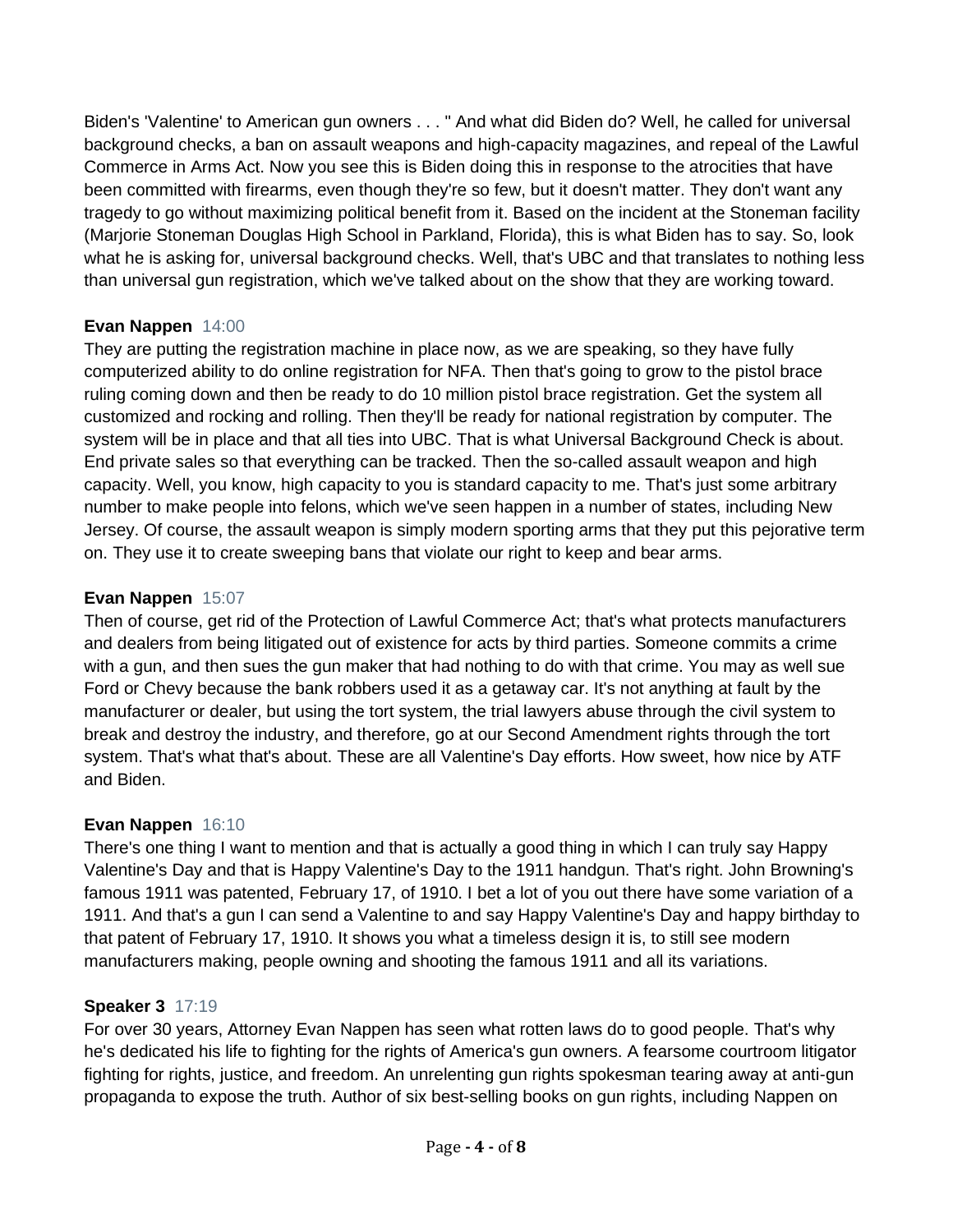Gun Law, a bright orange gun law Bible that sits atop the desk of virtually every lawyer, police chief, firearms dealer, and savvy gun owner. That's what made Evan Nappen America's Gun Lawyer. Gun laws are designed to make you a criminal. Don't become the innocent victim of a vicious anti-gun legal system. This is the guy you want on your side. Keep his name and number in your wallet and hope you never have to use it. But if you live, work, or travel with a firearm, the deck is already stacked against you. You can find him on the web at EvanNappen.com or follow the link on the Gun Lawyer resource page. Evan Nappen - America's Gun Lawyer.

### **Speaker 3** 18:34

You're listening to Gun Lawyer with Attorney Evan Nappen. Available wherever you get your favorite podcast.

# **Evan Nappen** 18:40

I want to thank all my listeners for being listeners and making sure that you subscribe and have your friends subscribe. This is our voice. This is the way to get the word out about these things that the lamestream media do not want us to know. I want you to know because we have got to know so we can protect ourselves and be aware of these attacks on our rights and our precious Second Amendment. It is a never-ending fight.

## **Evan Nappen** 19:21

So, this is an article I recently saw in an NRA magazine (Shooting Illustrated.com), and it talked about, "How Important is Bullet Construction?" (By Richard Mann) In the article, it says during a recent trial, the prosecution questioned the defendant about the ammunition loaded in his AR-15. This produced a comment from the defendant where he stated a bullet is a bullet. As the NRA article and others point out, that is not really the case. I understand what the gentleman means by saying a bullet is a bullet. But there is a difference in bullets as far as juries are concerned and as far as prosecutors may try to make hay out of it.

#### **Evan Nappen** 20:20

As far as the actual performance of the bullet, and this is something you want to think about when you think about the ammunition that you're using for self-defense, because if you're using certain ammunition for self-defense, and it has, for example, certain names that indicate more of a killing round, more of a death-producing round, or if it is ammunition that has an infamous association, you know, back when Black Talon was the scary ammunition. They quit making Black Talon, but you can buy ammunition today that performs and is virtually indistinguishable from Black Talon, with one exception. It's not called Black Talon, and why is that? Because these names can matter.

#### **Evan Nappen** 21:25

Especially if there are 12 people sitting in judgment that do not have a lot of knowledge about guns, and you are going to be dependent on them understanding that your actions were justified. That you weren't looking to kill somebody, and you weren't out there trying to cause this problem. In fact, you were simply defending yourself and defending your loved ones. Everything that went into that action is going to be scrutinized. They are going to look and see what ammunition you were using. Some folks will say,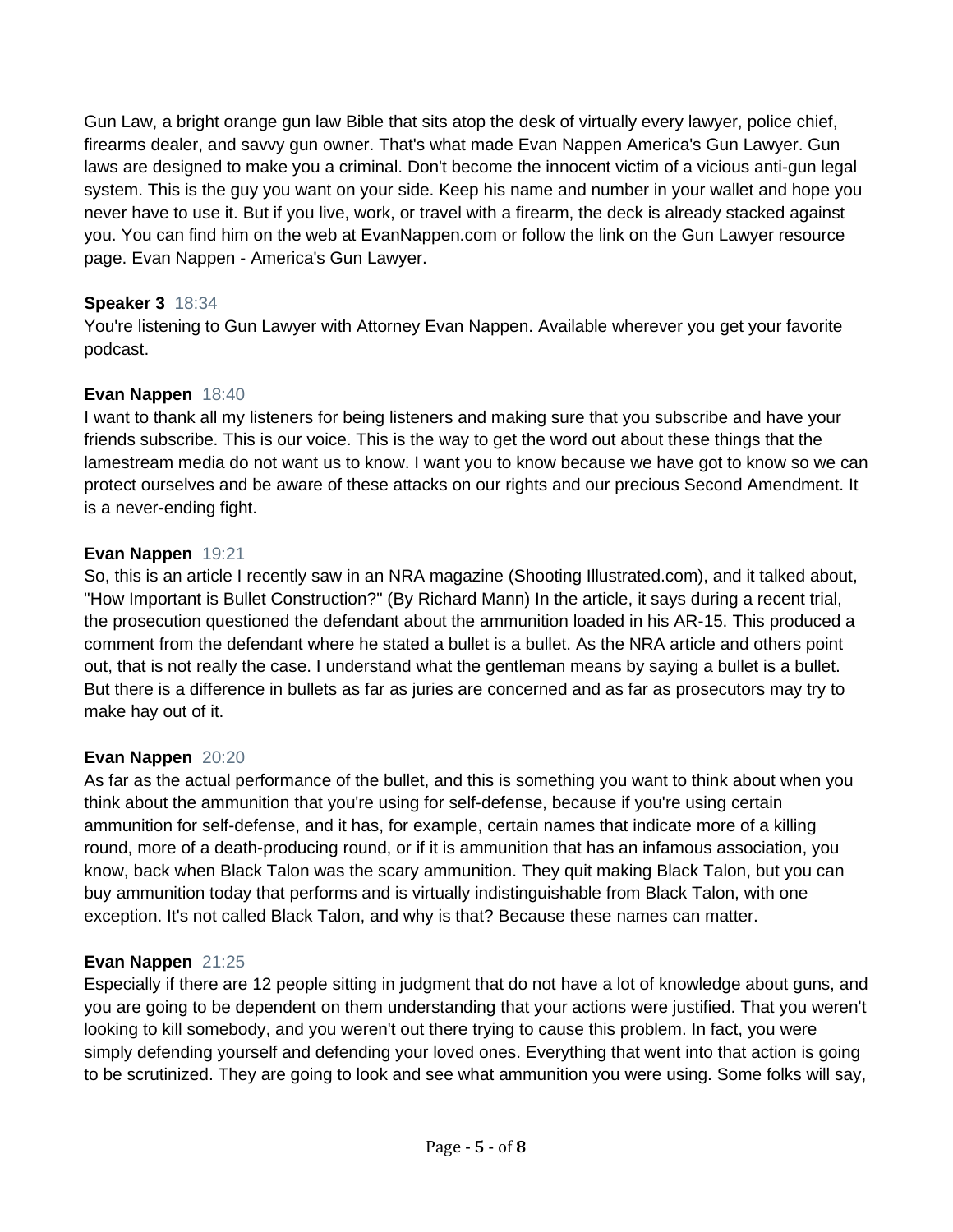well, that's why I don't want to use hollow nose or hollow point because the state can try to claim that it is made to kill and made to do super damage.

# **Evan Nappen** 22:17

In reality with hollow nose, we can get an expert to make it clear that the purpose is a more likelihood to stop the danger. It's not about killing; it's about stopping. It is more likely to stop the threat than that is why we would want to choose something that gives more of an energy transfer to the target to stop the threat. That's where expert testimony can be very important to demonstrate the purpose behind the choice of the round. Additionally, there's other advantages to hollow point or hollow nose, particularly a fear of over penetration. Shooting some fully jacketed, high penetration round in your home can go through walls and hit innocent bystanders or even out on the street on your carry gun is not a good idea. You want to stop the threat, and you don't want innocents to be endangered. Therefore, this type of ammunition can be very good.

# **Evan Nappen** 23:35

There's a lot of specialty ammo out there, and there's a lot of strange things that are very interesting, you know, that seem to have different effects on targets. But if it's something too bizarre, too out of the ordinary, then the state will try to make hay out of it. I have seen them try to do that with not only the type of ammunition, but also the name of the ammunition, the name on the gun, even things that you may have put on your gun, names or engravings of things that you chose for your gun. For example, the Glock plates that slide in the back that have different things on them. If you put a death skull on the back that's going to be in front of the jury with that death skull. This is the kind of thing.

# **Evan Nappen** 24:30

This was best illustrated by my tort's professor in law school. He had a trained German Shepherd that a client paid him with. It was a \$10,000 trained German Shepherd, hand signal, German command, and the dog was incredible. But what did my torts Professor name this dog? He named the dog Bambi. That's right. Bambi. Because if he was ever sued, he wanted the papers to read about the guy being bit by Bambi and the whole bit. Names make a difference. So, instead of calling it some really mean, macho, vicious name, Bambi worked. I mean, it's not a bad idea. If you are dead set to have some defense gun that you're going to use that maybe you want to call it Hello Kitty, something like that, if you have got to put some name on it. Because if it's a death Slayer 2000, it's not going to play well to the jury. Whether you have these guns or not, the one that's going to become a primary self-defense gun, you have got to be very careful about the type of firearm, its name and what it is.

# **Evan Nappen** 25:54

If you are going to defend your home with a .44 Magnum, which is a great gun, a great revolver, I love the .44 Magnum, but if you use it, get ready, the prosecutor is going to make out like you think you're Dirty Harry. Okay, it's going to happen. They are going to start to sell it to the jury that you were Trigger Happy, Dirty Harry, neanderthal, blah, blah, blah, and you had this dream or vision that you were some Clint Eastwood-type guy. This is what you're up against, and it's a shame, but it's true. They'll stoop to these levels without any doubt. I have experienced and seen them attempt it on various things. We will try to stop it as being prejudicial. We will try to stop it from being used in this way. But this is how it goes. A fact is a fact.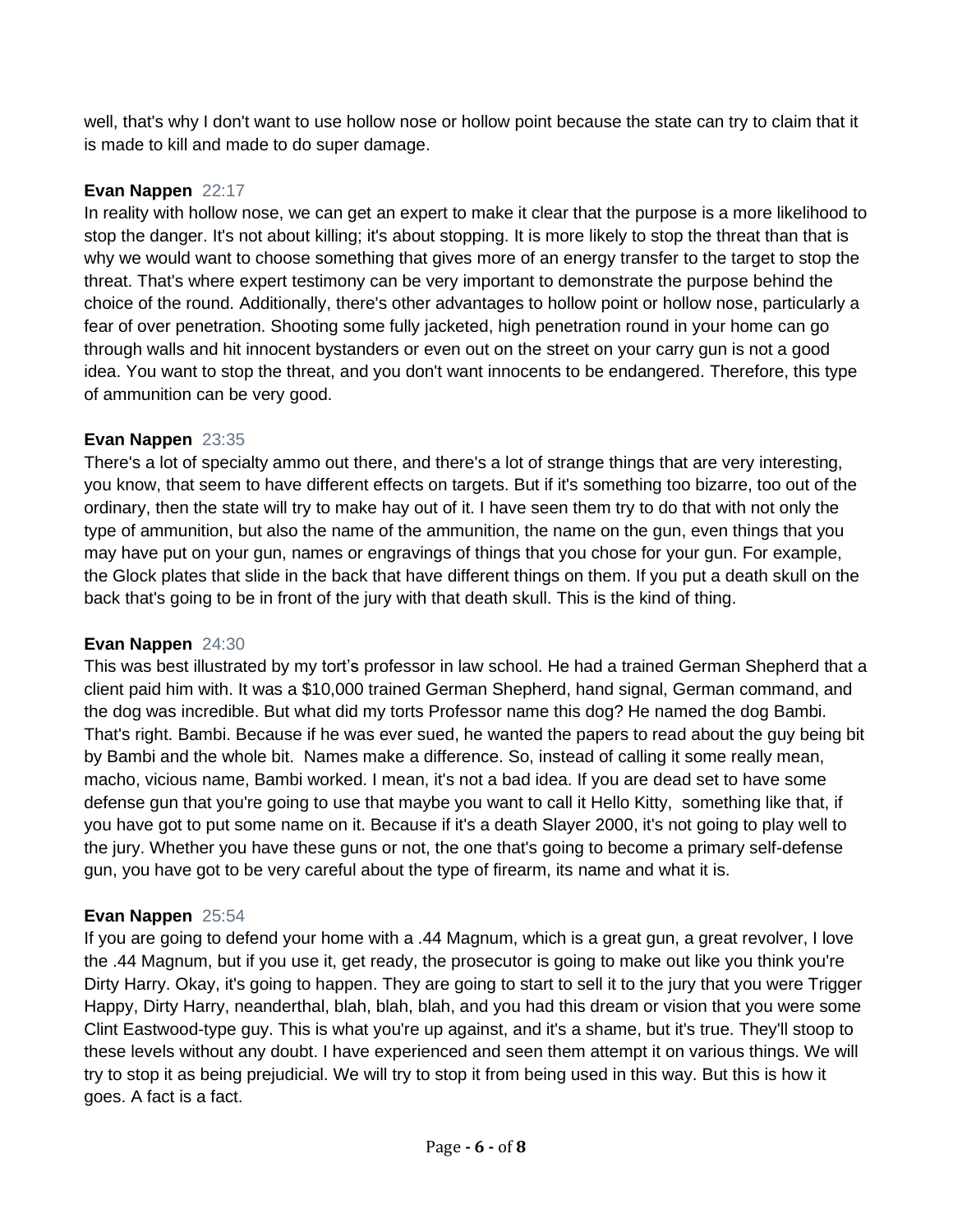#### **Evan Nappen** 26:50

Now I have had other cases where it's the opposite. We had one case involving a Lady Smith, and I emphasized that it was called that. I didn't call it the pistol. I didn't call it the gun. I called it the Lady Smith. Because it was a gun marketed to women, and this was a woman that was using the firearm, it played well. So, that's a good thing. You have got to think this through. It can cut both ways. Think about the gun that is your primary defense gun, home or carry, and look at these other factors and just think, if an uneducated gun jury has to look at this, what do you want them to see? What do you want them to hear and know?

#### **Evan Nappen** 27:49

This is also true even in states like for example, in New Jersey, you can have an unregistered handgun. Registration only occurs in New Jersey on the acquisition of a handgun. You can still possess handguns that weren't acquired in New Jersey, and they do not have to be registered. It can be guns you acquired in another jurisdiction and brought into New Jersey. It can be guns that you inherited. It can be guns that you acquired before the law even took effect. Those are all unregistered guns. And that's perfectly legal, and not a problem. But what I recommend to folks is if they are going to have a primary self-defense gun, that it be a gun that is registered and papered on a purchase permit to New Jersey. Even though it has no legal significance whatsoever. In other words, you can have it with that or without it. It's legal in your home because exemptions allow you to possess in your home. But the fact that you had "a registered gun" that is what can come in the case. Again, it shows that you are a person who had a registered handgun, and it was registered to you and that you had a permit for the handgun. Does any of that legally mean anything? No. But a jury hearing that puts you in a certain category in their mind. Knowing you are registered and had the permit, etcetera.

#### **Evan Nappen** 29:29

These are things you need to think about when it comes down to what you're using to defend yourself and how you're using it. Names are important. This type of paperwork even though I'm not a fan of registration but given certain states where like New Jersey where it's out there, but it's this hybrid where you can have it or not have it. You want to seriously think about your primary self-defense gun as having it for these reasons. Be careful what ammunition you are using. You only want to use ammunition that's legal, of course, and you want to be aware of its name and its performance, and what it's designed to do and how to do it. This all can become factors and things you might never normally think about. You're just thinking, hey, I was in a life-or-death situation, and I defended myself. Yeah, but once it starts being picked apart, bit by bit, every little thing, and all that is examined and looked at, you want to make sure that that pile of things ends up on your side. Not on the side of those trying to turn you into a criminal over your lawful use of force. These are things that we have to think about as lawabiding gun owners. We want to make sure that we have everything for us in our favor that we can and not allow anything that can be twisted and abused and used against us, simply because we're legally, legally, exercising our rights.

#### **Evan Nappen** 31:21

This is Evan Nappen saying L2AL and reminding you that gun laws don't protect honest citizens from criminals. They protect criminals from honest citizens.